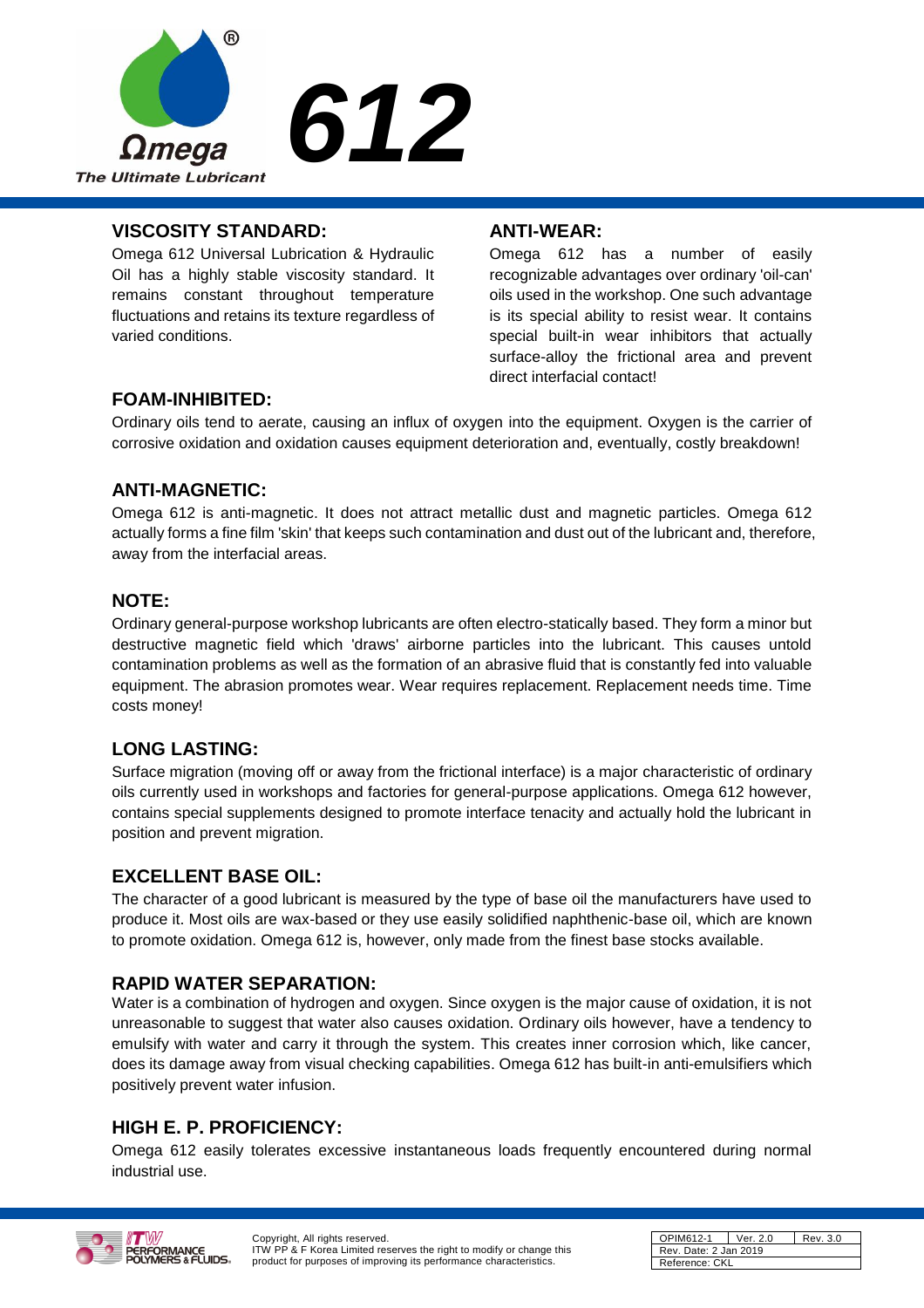# **OPERATION RANGE:**

Omega 612 has a high viscosity index and a low pour point coupled with ideal operating spans to give quality results.

# **APPLICATIONS:**

Omega 612 is ideally suited for:

| Chain Drives,              | Bearings,            |
|----------------------------|----------------------|
| Electric Motors,           | Lathes,              |
| Reciprocating Compressors, | Enclosed Gears,      |
| Rotary Compressors,        | Hydraulic Equipment, |
| Torque Converters,         | 'Poclain' Hydraulics |

and complete lubrication of all factory equipment.

Omega 612 meets & exceeds the following specifications:

- GM LS-2
- MIL-H-17672
- AFNOR NF E 48-690, 691 filterability

# **TYPICAL DATA:**

|                                          | <b>ASTM</b>                  | <b>TEST RESULT</b> |                 |                 |                |                |
|------------------------------------------|------------------------------|--------------------|-----------------|-----------------|----------------|----------------|
| <b>TEST</b>                              | <b>TEST</b><br><b>METHOD</b> | SAE <sub>5</sub>   | <b>SAE 10</b>   | <b>SAE 20</b>   | <b>SAE 30</b>  | <b>SAE 40</b>  |
| <b>ISO Viscosity Grade</b>               | D-2422                       | 15                 | 32              | 68              | 100            | 150            |
| Appearance                               | Visual                       | Light<br>Yellow    | Light<br>Yellow | Light<br>Yellow | Light<br>Amber | Light<br>Amber |
| Density, Kg/L @ 15°C                     | D-1298                       | 0.843              | 0.867           | 0.870           | 0.872          | 0.882          |
| Viscosity, cSt $@$ 40 $°C$               | $D-445$                      | 15.0               | 32.0            | 68.0            | 100            | 150            |
| Viscosity, cSt @100°C                    | D-445                        | 3.5                | 5.4             | 8.7             | 11.3           | 14.8           |
| <b>Viscosity Index</b>                   | D-2270                       | 106                | 106             | 105             | 101            | 101            |
| Flash Point, COC, °C(°F)                 | $D-92$                       | 220                | 216             | 243             | 261            | 264            |
| Pour Point, °C                           | D-97                         | $-31$              | $-21$           | $-27$           | $-27$          | $-24$          |
| Aniline Point, °C                        | $D-611$                      | 97                 | 116             | 118             | 111            | 113            |
| Foaming Characteristics -                |                              |                    |                 |                 |                |                |
| All Sequences, After Settling            | D-892                        | Nil                | Nil             | Nil             | Nil            | Nil            |
| <b>Rust-Preventing Characteristics -</b> |                              |                    |                 |                 |                |                |
| Salt Water, 48 hrs.                      | D-665                        | Pass               | Pass            | Pass            | Pass           | Pass           |
| <b>Oxidation Characteristics -</b>       |                              |                    |                 |                 |                |                |
| TOST life, hours                         | $D-943$                      | >5000              | >5000           | >5000           | >5000          | >4000          |
| Zinc % Mass                              |                              | 0.027              | 0.027           | 0.027           | 0.027          | 0.027          |

# The characteristics given above are typical of current production only and slight batch to batch variations should be expected.



| OPIM612-2             | Rev. 3.0<br>Ver. 2.0 |  |
|-----------------------|----------------------|--|
| Rev. Date: 2 Jan 2019 |                      |  |
| Reference: CKL        |                      |  |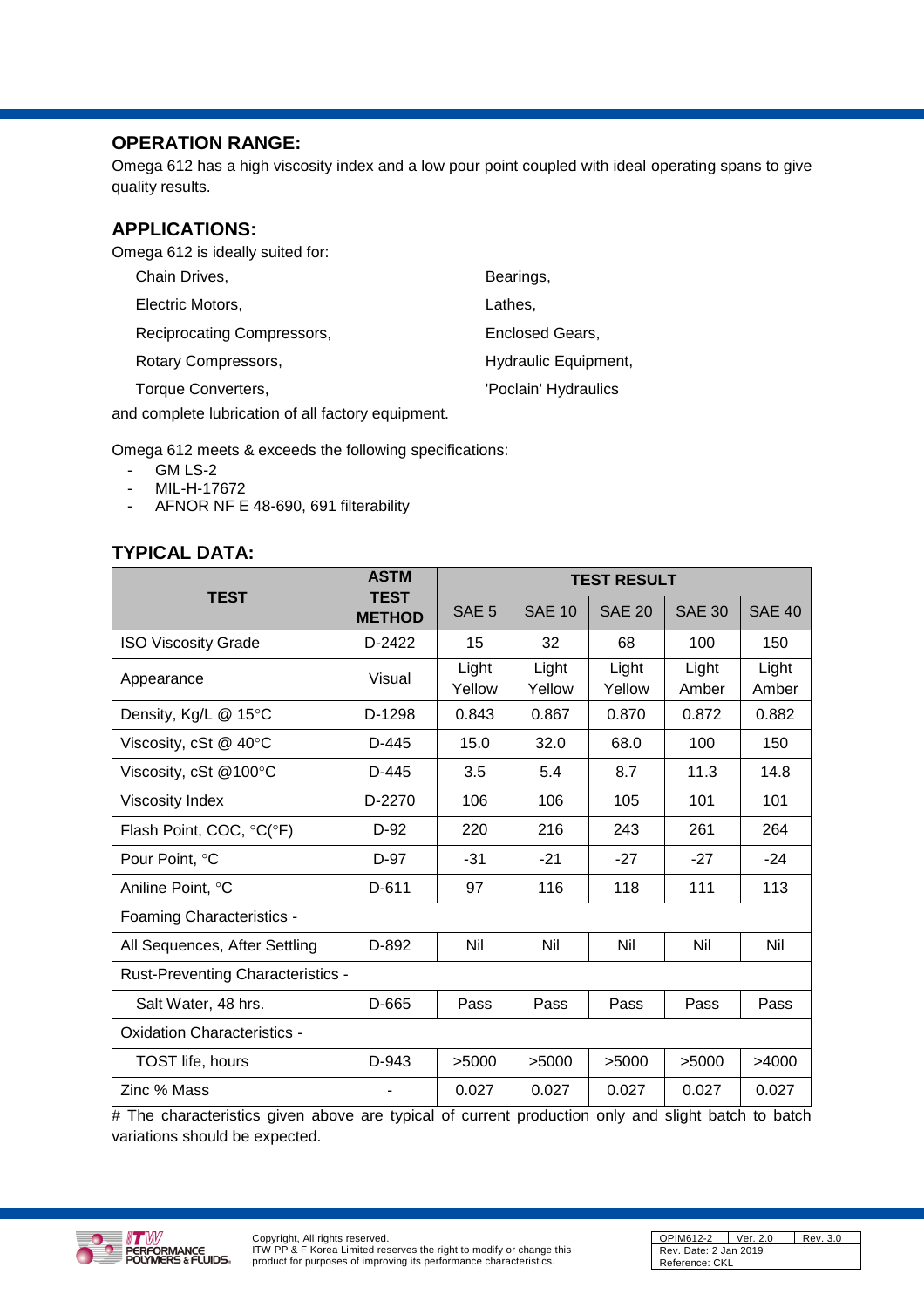

| Product name:    |  |
|------------------|--|
| Supersedes date: |  |
| Product No.:     |  |

Omega 612 2016-05-10

# SECTION 2: HAZARDS IDENTIFICATION 2.1. Classification of the substance or mixture CLP: Not classified. 2.2. Label elements The substance/mixture does not meet the criteria for classification and labelling. SECTION 1: IDENTIFICATION OF THE SUBSTANCE/MIXTURE AND OF THE COMPANY/UNDERTAKING 1.1. Product identifier Product name: Comega 612 Container size: 5 l, 20 l 1.2. Relevant identified uses of the substance or mixture and uses advised against Application: Universal lubricant. Hydraulic oil. 1.3. Details of the supplier of the safety data sheet Supplier: EU importer: . . Manufacturer: ITW PP & F Korea Limited. 13th Fl., Unit B, PAX Tower 609 Eonju-ro, Gangnam-gu Seoul, Korea 06108 Tel:+82-2-2088-3560 Fax:+82-2-513-3567 magna@magnagroup.com www.magnagroup.com 1.4. Emergency telephone number Emergency telephone: Call a Poison Center, emergency number or doctor/physician.

| 2.3. Other hazards |                                                                                                                                                                                             |
|--------------------|---------------------------------------------------------------------------------------------------------------------------------------------------------------------------------------------|
| PBT/vPvB:          | This product does not contain any PBT or vPvB substances.                                                                                                                                   |
| Other:             | Prolonged or repeated contact with skin may cause redness, itching, irritation,<br>eczema, skin cracking and oil acne. Degreasing to skin. The harmful effects may<br>increase in used oil. |

#### SECTION 3: COMPOSITION/INFORMATION ON INGREDIENTS

#### 3.2. Mixtures

The product contains: mineral oil and additives.

All substances in the product are either registrered or exempt from registration under REACH. Only classified substances above threshold limits or substances with an exposure limit are shown.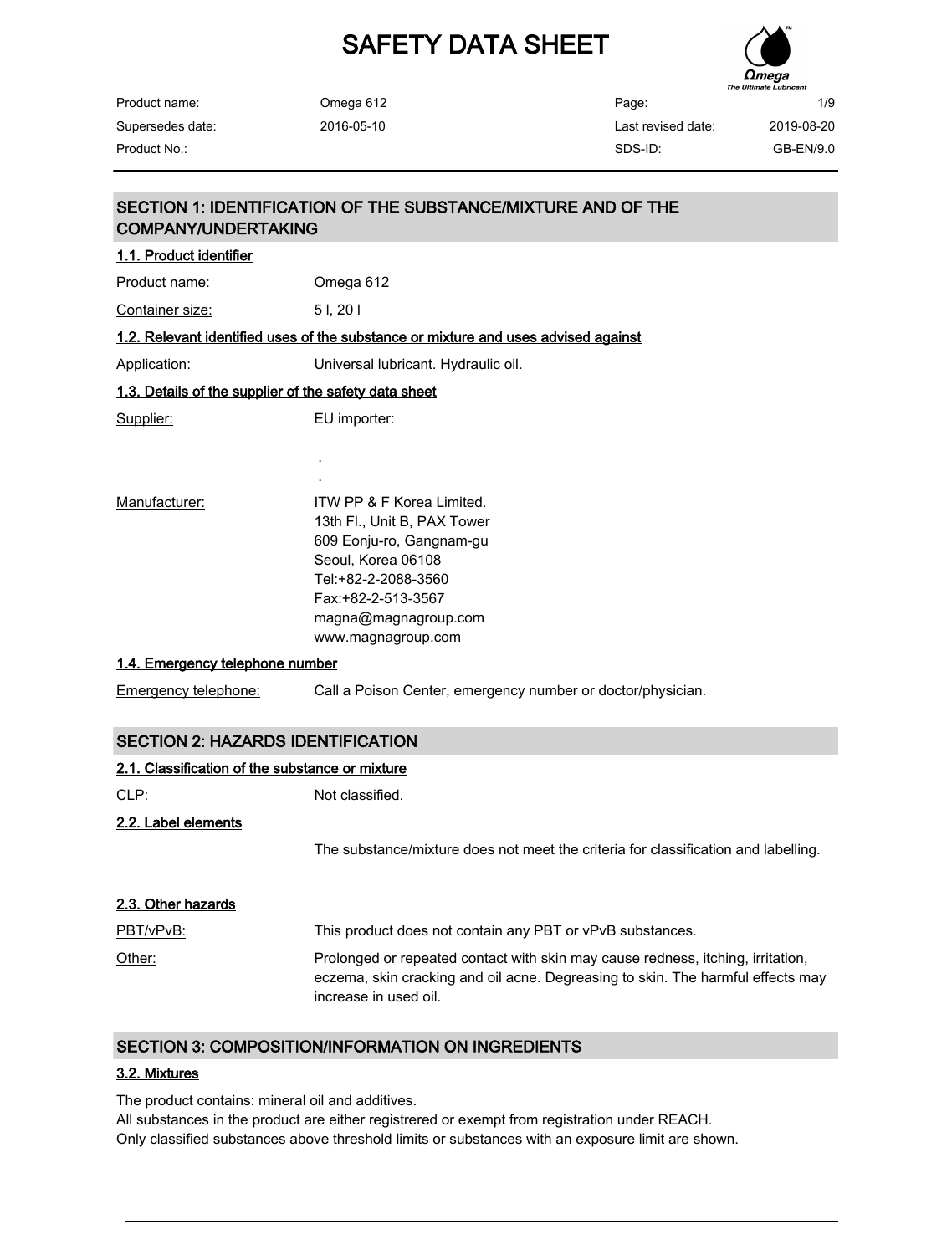| Product name: |                  |           | Omega 612                 |                                                                                          | Page:                  | 2/9        |
|---------------|------------------|-----------|---------------------------|------------------------------------------------------------------------------------------|------------------------|------------|
|               | Supersedes date: |           | 2016-05-10                |                                                                                          | Last revised date:     | 2019-08-20 |
| Product No.:  |                  |           |                           |                                                                                          | SDS-ID:                | GB-EN/9.0  |
|               |                  |           |                           |                                                                                          |                        |            |
| CLP:          |                  |           |                           |                                                                                          |                        |            |
| $\frac{9}{6}$ | CAS-No.:         | EC No.:   | REACH Reg. No:            | Chemical name:                                                                           | Hazard classification: | Notes:     |
| 60-100        | 64742-65-0       | 265-169-7 | 01-2119471299-27-<br>0058 | Distillates (petroleum),<br>solvent-dewaxed heavy<br>paraffinic; Baseoil-<br>unspecified |                        | L          |
| Notes:        |                  |           | L: DMSO < $3\%$ (IP 346)  |                                                                                          |                        |            |

#### SECTION 4: FIRST AID MEASURES

# 4.1. Description of first aid measures Inhalation: Move into fresh air and keep at rest. In case of persistent throat irritation or coughing or after inhalation of oil mist: Seek medical attention and bring along these instructions. Skin contact: Remove contaminated clothing immediately and wash skin with soap and water. In case of rashes, wounds or other skin disorders: Seek medical attention and bring along these instructions. Eye contact: Immediately flush with plenty of water for at least 15 minutes. Remove any contact lenses and open eyelids widely. If irritation persists: Seek medical attention and bring along these instructions. Ingestion: Immediately rinse mouth and drink plenty of water. Keep person under observation. If person becomes uncomfortable seek hospital and bring these instructions. 4.2. Most important symptoms and effects, both acute and delayed

# 4.3. Indication of any immediate medical attention and special treatment needed

Medical attention/treatments: Treat symptomatically.

#### SECTION 5: FIREFIGHTING MEASURES

#### 5.1. Extinguishing media

| Small fires: Extinguish with carbon dioxide or dry powder.             |
|------------------------------------------------------------------------|
| Larger fires: Extinguish with foam, carbon dioxide or dry powder.      |
| Do not use water jet as an extinguisher, as this will spread the fire. |
|                                                                        |

#### 5.2. Special hazards arising from the substance or mixture

Specific hazards: During fire, gases hazardous to health may be formed.

#### 5.3. Advice for firefighters

|           | Protective equipment for fire- Selection of respiratory protection for fire fighting: follow the general fire |
|-----------|---------------------------------------------------------------------------------------------------------------|
| fighters: | precautions indicated in the workplace.                                                                       |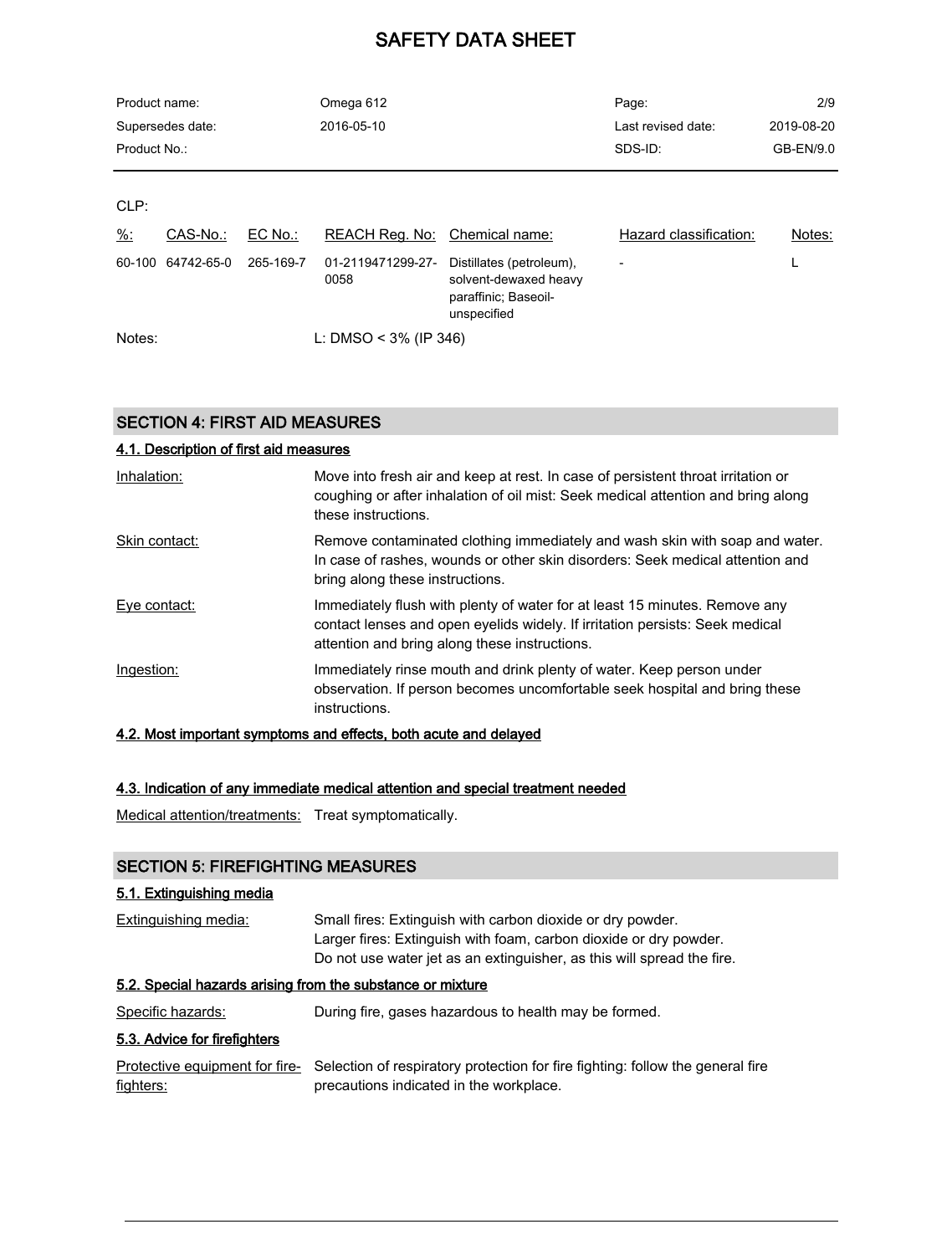| Product name:    | Omega 612  | Page:              | 3/9        |
|------------------|------------|--------------------|------------|
| Supersedes date: | 2016-05-10 | Last revised date: | 2019-08-20 |
| Product No.:     |            | SDS-ID:            | GB-EN/9.0  |

#### SECTION 6: ACCIDENTAL RELEASE MEASURES

#### 6.1. Personal precautions, protective equipment and emergency procedures

| Personal precautions:                                     | Avoid inhalation of oil mist and contact with skin and eyes. Follow precautions for<br>safe handling described in this safety data sheet. |  |
|-----------------------------------------------------------|-------------------------------------------------------------------------------------------------------------------------------------------|--|
| 6.2. Environmental precautions                            |                                                                                                                                           |  |
| Environmental<br>precautions:                             | Do not discharge into drains, water courses or onto the ground.                                                                           |  |
| 6.3. Methods and material for containment and cleaning up |                                                                                                                                           |  |
| Methods for cleaning up:                                  | Absorb spillage with oil-absorbing material. Clean contaminated area with oil-<br>removing material.                                      |  |
| 6.4. Reference to other sections                          |                                                                                                                                           |  |
| References:                                               | For personal protection, see section 8.                                                                                                   |  |

## SECTION 7: HANDLING AND STORAGE

#### 7.1. Precautions for safe handling

| Safe handling advice:                                           | Observe good chemical hygiene practices. Avoid prolonged and repeated contact<br>with oil, particularly used oil. Always remove oil with soap and water or skin<br>cleaning agent, never use organic solvents. Do not use oil-contaminated clothing<br>or shoes, and do not put rags moistened with oil into pockets. |
|-----------------------------------------------------------------|-----------------------------------------------------------------------------------------------------------------------------------------------------------------------------------------------------------------------------------------------------------------------------------------------------------------------|
| Technical measures:                                             | Use work methods which minimise oil mist production.                                                                                                                                                                                                                                                                  |
| <b>Technical precautions:</b>                                   | When working with heated oil, mechanical ventilation may be required.                                                                                                                                                                                                                                                 |
|                                                                 | 7.2. Conditions for safe storage, including any incompatibilities                                                                                                                                                                                                                                                     |
| Technical measures for safe No special precautions.<br>storage: |                                                                                                                                                                                                                                                                                                                       |
| Storage conditions:                                             | Store in tightly closed original container.                                                                                                                                                                                                                                                                           |
| 7.3. Specific end use(s)                                        |                                                                                                                                                                                                                                                                                                                       |
| Specific use(s):                                                | Lubricant.                                                                                                                                                                                                                                                                                                            |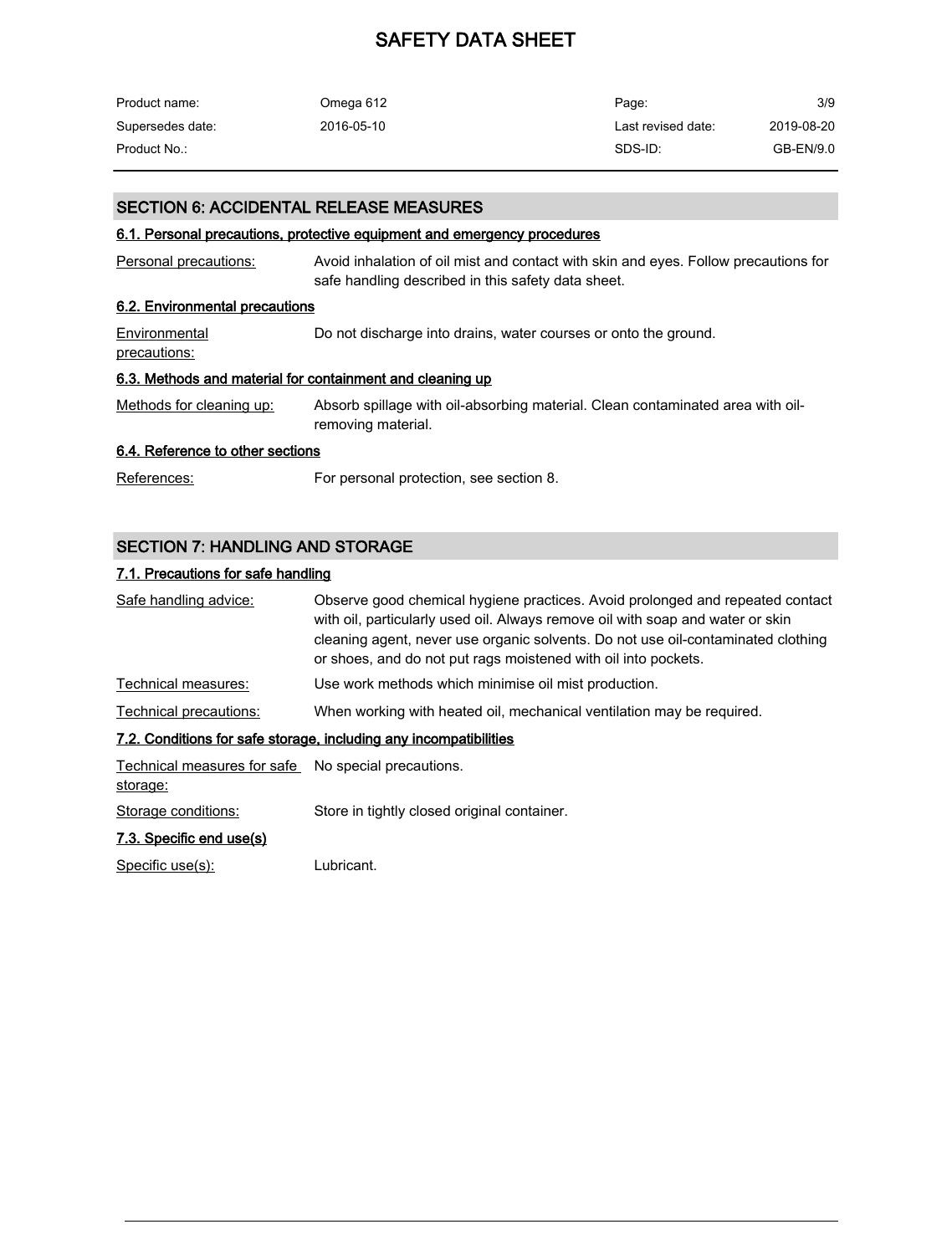| Product name:    | Omega 612  | Page:              | 4/9        |
|------------------|------------|--------------------|------------|
| Supersedes date: | 2016-05-10 | Last revised date: | 2019-08-20 |
| Product No.:     |            | SDS-ID:            | GB-EN/9.0  |

### SECTION 8: EXPOSURE CONTROLS/PERSONAL PROTECTION

#### 8.1. Control parameters

No occupational exposure limit assigned.

#### 8.2. Exposure controls

| Engineering measures:                      | Provide adequate ventilation. Provide access to washing facilities incl. soap,<br>skin cleanser and fatty cream.                                                                 |
|--------------------------------------------|----------------------------------------------------------------------------------------------------------------------------------------------------------------------------------|
| Personal protection:                       | Personal protection equipment should be chosen according to the CEN<br>standards and in discussion with the supplier of the personal protective<br>equipment.                    |
| Respiratory equipment:                     | In case of inadequate ventilation or risk of inhalation of oil mist, suitable<br>respiratory equipment with combination filter (type A2/P3) can be used.                         |
| Hand protection:                           | Wear protective gloves. The most suitable glove must be chosen in<br>consultation with the gloves supplier, who can inform about the breakthrough<br>time of the glove material. |
| Eye protection:                            | Risk of contact: Wear goggles/face shield.                                                                                                                                       |
| Skin protection:                           | Wear apron or protective clothing in case of splashes.                                                                                                                           |
| Hygiene measures:                          | Wash hands after contact. Wash contaminated clothing before reuse.                                                                                                               |
| <b>Environmental Exposure</b><br>Controls: | Not available.                                                                                                                                                                   |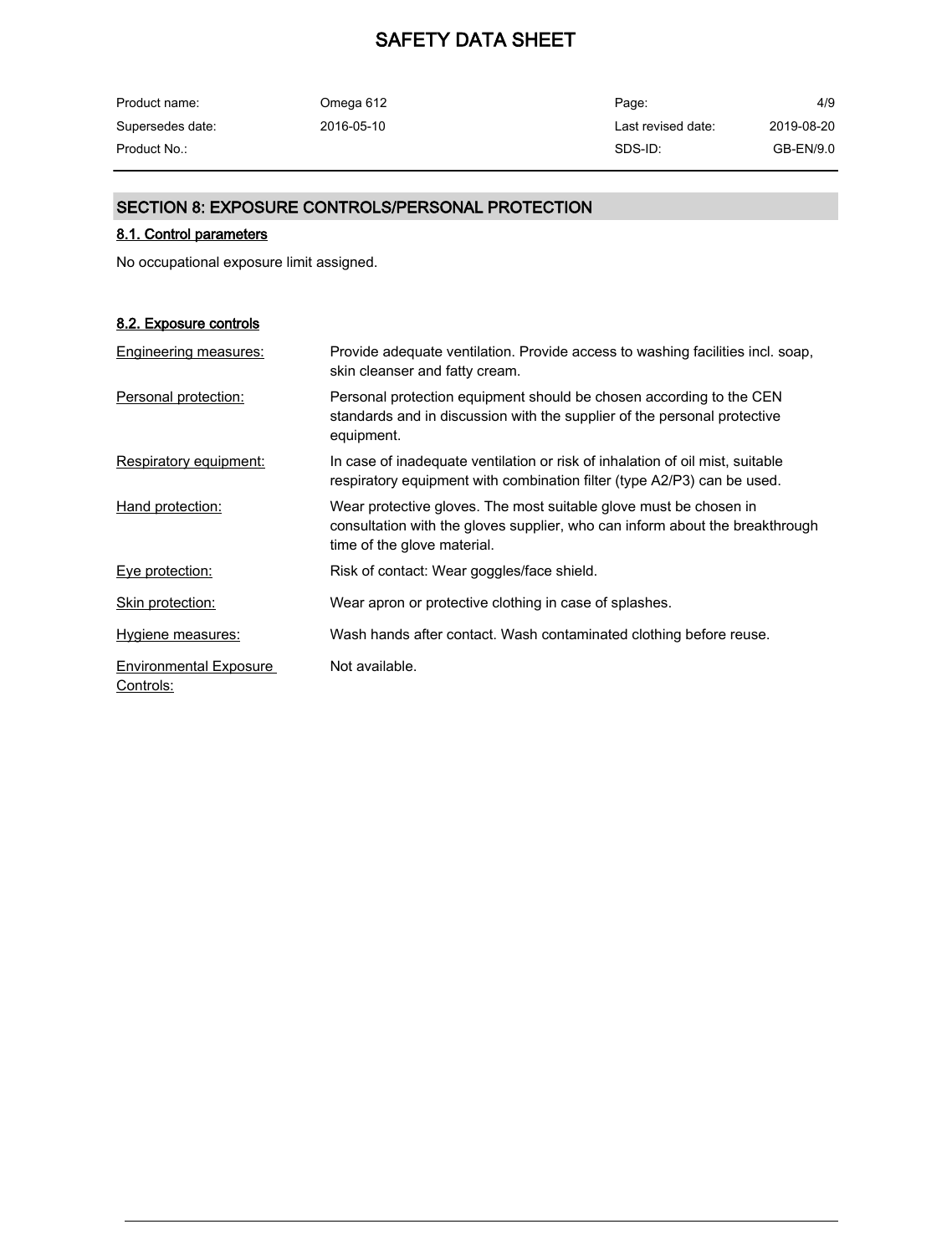| Product name:    | Omega 612  | Page:              | 5/9        |
|------------------|------------|--------------------|------------|
| Supersedes date: | 2016-05-10 | Last revised date: | 2019-08-20 |
| Product No.:     |            | SDS-ID:            | GB-EN/9.0  |

# SECTION 9: PHYSICAL AND CHEMICAL PROPERTIES

## 9.1. Information on basic physical and chemical properties

| Appearance:                                  | Clear, yellowish liquid.                                     |
|----------------------------------------------|--------------------------------------------------------------|
| Odour:                                       | almost odourless                                             |
| Odour threshold:                             | Not available.                                               |
| pH:                                          | Not available.                                               |
| Melting point / freezing point:              | Not available.                                               |
| Boiling point:                               | Not available.                                               |
| Flash point:                                 | $>$ 150 °C                                                   |
| <b>Evaporation rate:</b>                     | Not available.                                               |
| <b>Explosive limits</b>                      | Not available.                                               |
| Vapour pressure:                             | Not available.                                               |
| Vapour density:                              | Not available.                                               |
| Relative density:                            | $-0.9$                                                       |
| Solubility:                                  | insoluble in water                                           |
| Partition coefficient (n-<br>octanol/water): | Not available.                                               |
| Auto-ignition<br>temperature (°C):           | Not available.                                               |
| Decomposition<br><u>temperature (°C):</u>    | Not available.                                               |
| Viscosity:                                   | Not available.                                               |
| <b>Explosive properties:</b>                 | Not available.                                               |
| Oxidising properties:                        | Not available.                                               |
| 9.2. Other information                       |                                                              |
| Other data:                                  | kinematic viscosity at $40^{\circ}$ C: >7 mm <sup>2</sup> /s |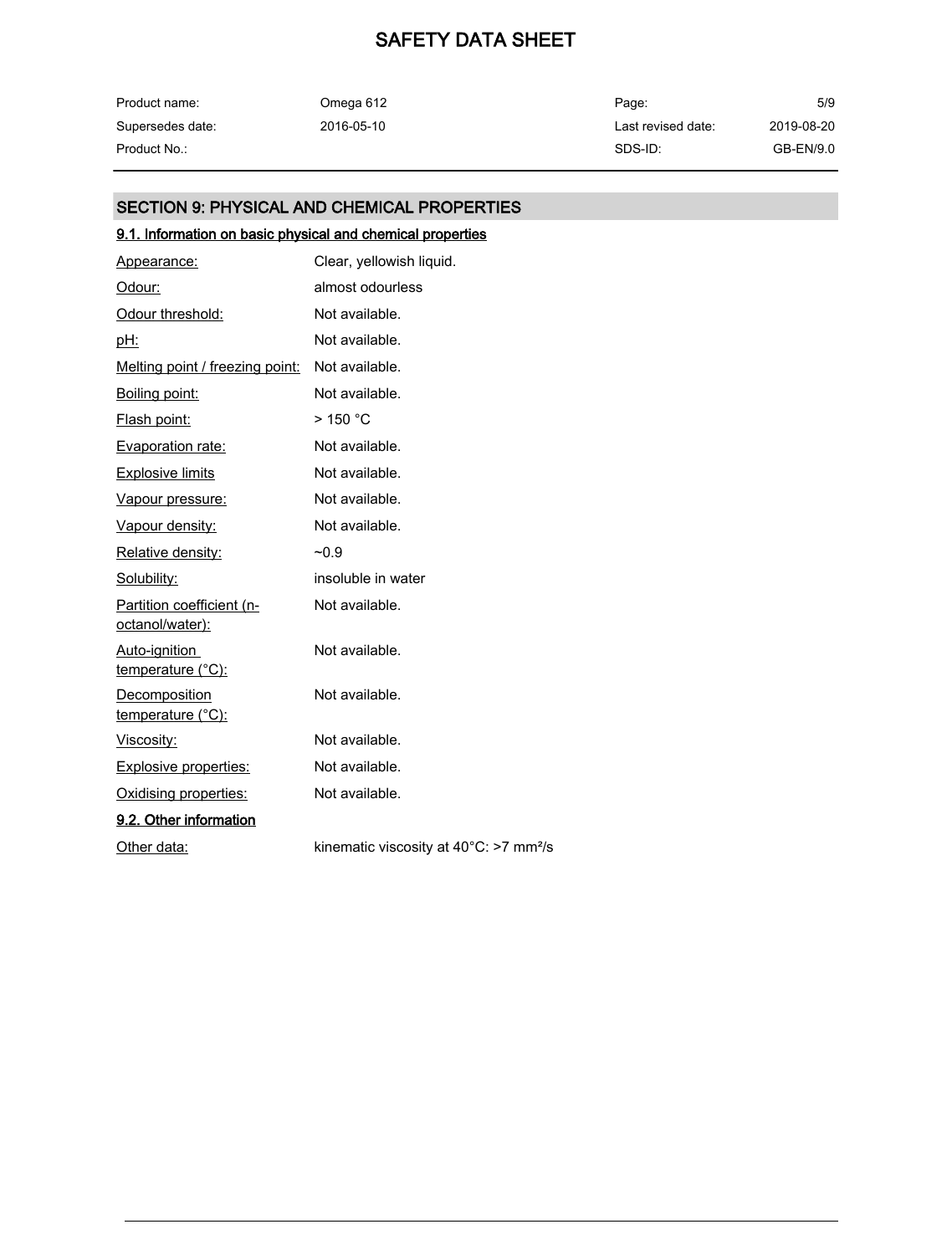| Product name:    | Omega 612  | Page:              | 6/9        |
|------------------|------------|--------------------|------------|
| Supersedes date: | 2016-05-10 | Last revised date: | 2019-08-20 |
| Product No.:     |            | SDS-ID:            | GB-EN/9.0  |

# SECTION 10: STABILITY AND REACTIVITY 10.1. Reactivity Reactivity: Not reactive. 10.2. Chemical stability Stability: Stable under normal temperature conditions. 10.3. Possibility of hazardous reactions 10.4. Conditions to avoid Conditions to avoid None specific. 10.5. Incompatible materials Incompatible materials: Strong oxidising substances. 10.6. Hazardous decomposition products Hazardous decomposition products: None in particular.

#### SECTION 11: TOXICOLOGICAL INFORMATION

#### 11.1. Information on toxicological effects

| Acute Toxicity (Oral):                | Based on available data, the classification criteria are not met.                                                                                                 |
|---------------------------------------|-------------------------------------------------------------------------------------------------------------------------------------------------------------------|
| <b>Acute Toxicity (Dermal):</b>       | Based on available data, the classification criteria are not met.                                                                                                 |
| Acute Toxicity (Inhalation):          | Based on available data, the classification criteria are not met.                                                                                                 |
| Skin Corrosion/Irritation:            | Based on available data, the classification criteria are not met.                                                                                                 |
|                                       | Serious eye damage/irritation: Based on available data, the classification criteria are not met.                                                                  |
| Respiratory or skin<br>sensitisation: | Based on available data, the classification criteria are not met.                                                                                                 |
| Germ cell mutagenicity:               | Based on available data, the classification criteria are not met.                                                                                                 |
| Carcinogenicity:                      | Based on available data, the classification criteria are not met.                                                                                                 |
| Reproductive Toxicity:                | Based on available data, the classification criteria are not met.                                                                                                 |
| <b>STOT - Single exposure:</b>        | Based on available data, the classification criteria are not met.                                                                                                 |
| STOT - Repeated exposure:             | Based on available data, the classification criteria are not met.                                                                                                 |
| Aspiration hazard:                    | Based on available data, the classification criteria are not met.                                                                                                 |
| Inhalation:                           | Inhalation of oil mist or vapours formed during heating of the product will irritate<br>the respiratory system and provoke coughing.                              |
| Skin contact:                         | Degreasing. Prolonged or frequent contact may cause redness, itching, irritation,<br>eczema, skin cracking and oil acne.                                          |
| Eye contact:                          | Splashes may irritate.                                                                                                                                            |
| <u>Ingestion:</u>                     | May irritate and cause malaise.                                                                                                                                   |
| Specific effects:                     | Prolonged or repeated contact with used oil may cause serious skin diseases,<br>such as dermatitis and skin cancer. The harmful effects may increase in used oil. |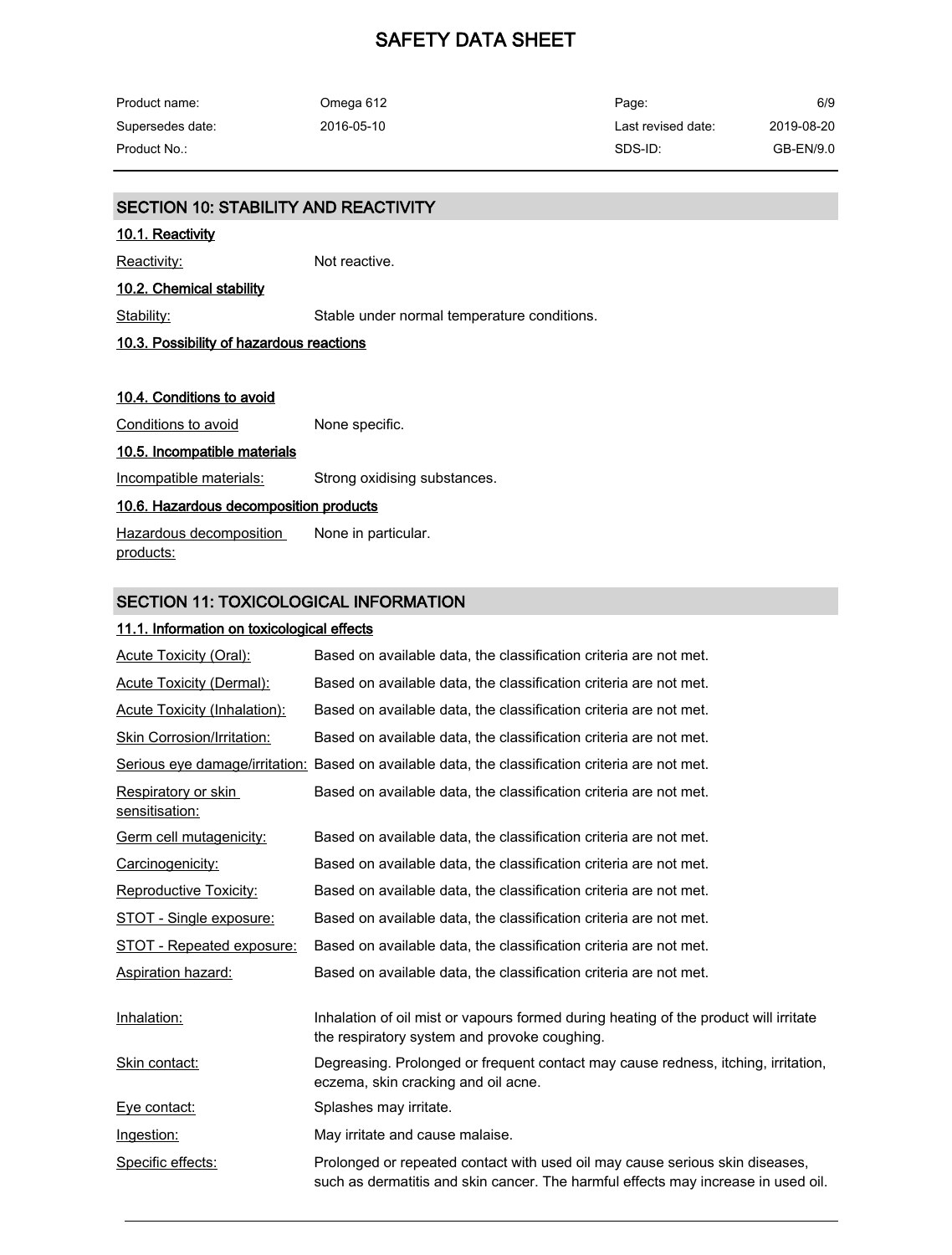| Product name:    | Omega 612  | Page:              | 7/9        |
|------------------|------------|--------------------|------------|
| Supersedes date: | 2016-05-10 | Last revised date: | 2019-08-20 |
| Product No.:     |            | SDS-ID:            | GB-EN/9.0  |

#### SECTION 12: ECOLOGICAL INFORMATION

#### 12.1. Toxicity

Ecotoxicity: Cil spills are generally hazardous to the environment.

#### 12.2. Persistence and degradability

Degradability: The product is expected to be slowly biodegradable.

#### 12.3. Bioaccumulative potential

Bioaccumulative potential: No data available on bioaccumulation.

#### 12.4. Mobility in soil

Mobility: Mo data available.

#### 12.5. Results of PBT and vPvB assessment

PBT/vPvB: This product does not contain any PBT or vPvB substances.

#### 12.6. Other adverse effects

Other adverse effects: None known.

#### SECTION 13: DISPOSAL CONSIDERATIONS

#### 13.1. Waste treatment methods

Dispose of waste and residues in accordance with local authority requirements. Waste is classified as hazardous waste.

Waste from residues: EWC-code: 13 01 10

#### SECTION 14: TRANSPORT INFORMATION

The product is not covered by international regulation on the transport of dangerous goods (IMDG, IATA, ADR/RID).

| 14.1. UN number                    |                                                                          |
|------------------------------------|--------------------------------------------------------------------------|
| UN-No:                             | Not regulated.                                                           |
| 14.2. UN proper shipping name      |                                                                          |
| <u>Proper Shipping Name:</u>       | Not regulated.                                                           |
| 14.3. Transport hazard class(es)   |                                                                          |
| Class:                             | Not regulated.                                                           |
| <u>14.4. Packing group</u>         |                                                                          |
| PG:                                | Not regulated.                                                           |
| 14.5. Environmental hazards        |                                                                          |
| Marine pollutant:                  | Not regulated.                                                           |
| 14.6. Special precautions for user |                                                                          |
| Special precautions:               | None known.                                                              |
|                                    | 14.7. Transport in bulk according to Annex II of MARPOL and the IBC Code |
| Transport in bulk:                 | Not relevant.                                                            |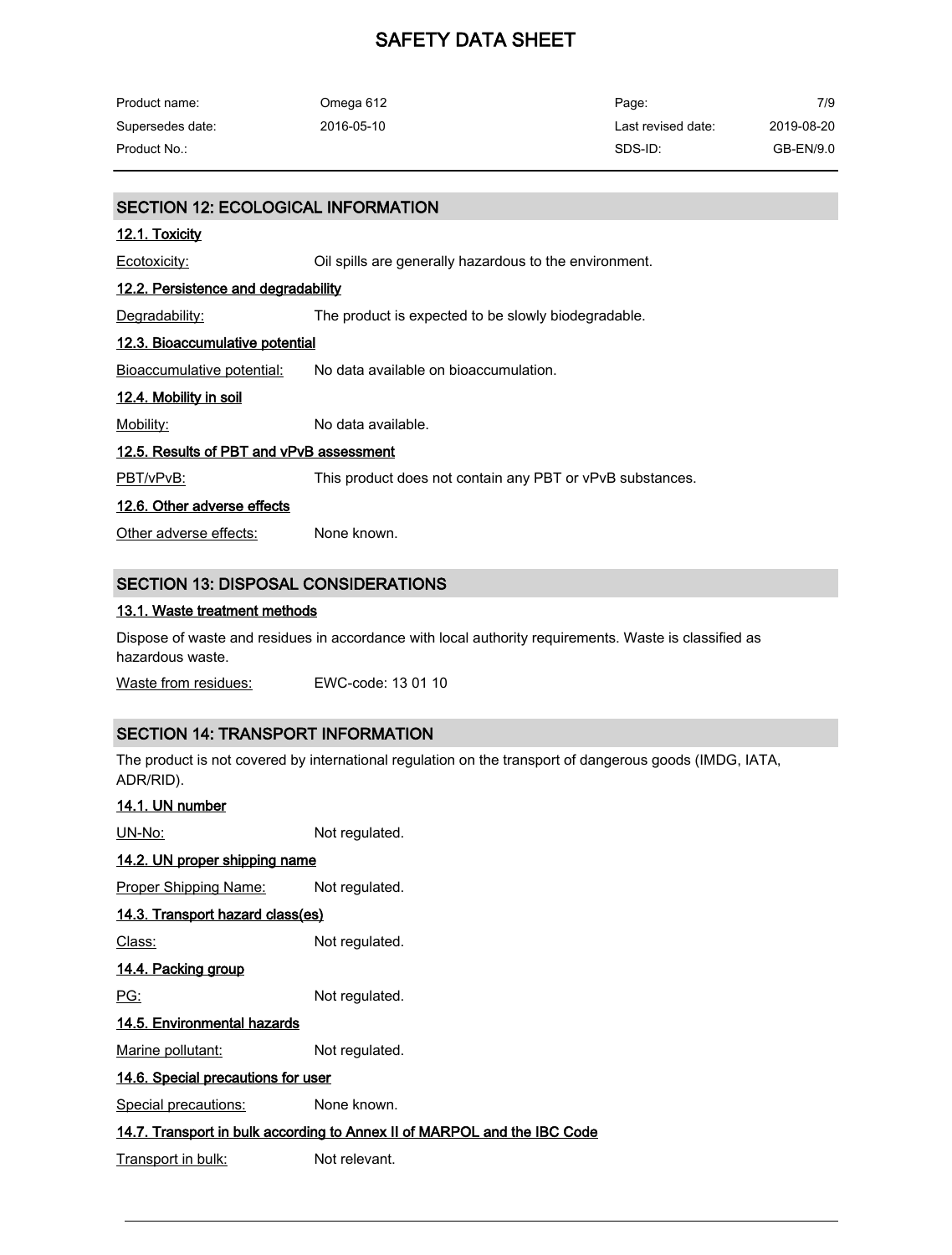| Product name:    | Omega 612  | Page:              | 8/9        |
|------------------|------------|--------------------|------------|
| Supersedes date: | 2016-05-10 | Last revised date: | 2019-08-20 |
| Product No.:     |            | SDS-ID:            | GB-EN/9.0  |

#### SECTION 15: REGULATORY INFORMATION

## 15.1. Safety, health and environmental regulations/legislation specific for the substance or mixture

| National regulation: | Regulation (EC) No 1907/2006 of the European Parliament and of the Council of<br>18 December 2006 concerning the Registration, Evaluation, Authorisation and<br>Restriction of Chemicals (REACH), establishing a European Chemicals Agency,<br>amending Directive 1999/45/EC and repealing Council Regulation (EEC) No<br>793/93 and Commission Regulation (EC) No 1488/94 as well as Council Directive<br>76/769/EEC and Commission Directives 91/155/EEC, 93/67/EEC, 93/105/EC and<br>2000/21/EC, with amendments.<br>Regulation (EC) No 1272/2008 of the European Parliament and of the Council of<br>16 December 2008 on classification, labelling and packaging of substances and<br>mixtures, amending and repealing Directives 67/548/EEC and 1999/45/EC, and<br>amending Regulation (EC) No 1907/2006 with amendments.<br>The Control of Substances Hazardous to Health Regulations 2002 (S.I 2002 No.<br>2677) with amendments.<br>EH40/2005, Workplace exposure limits 2005, with amendments.<br>The List of Wastes (England) (Amendment) Regulations 2005. (SI 2005 No. 895). |
|----------------------|------------------------------------------------------------------------------------------------------------------------------------------------------------------------------------------------------------------------------------------------------------------------------------------------------------------------------------------------------------------------------------------------------------------------------------------------------------------------------------------------------------------------------------------------------------------------------------------------------------------------------------------------------------------------------------------------------------------------------------------------------------------------------------------------------------------------------------------------------------------------------------------------------------------------------------------------------------------------------------------------------------------------------------------------------------------------------------------|
|                      |                                                                                                                                                                                                                                                                                                                                                                                                                                                                                                                                                                                                                                                                                                                                                                                                                                                                                                                                                                                                                                                                                          |

## 15.2. Chemical Safety Assessment

CSA status: No chemical safety assessment has been carried out.